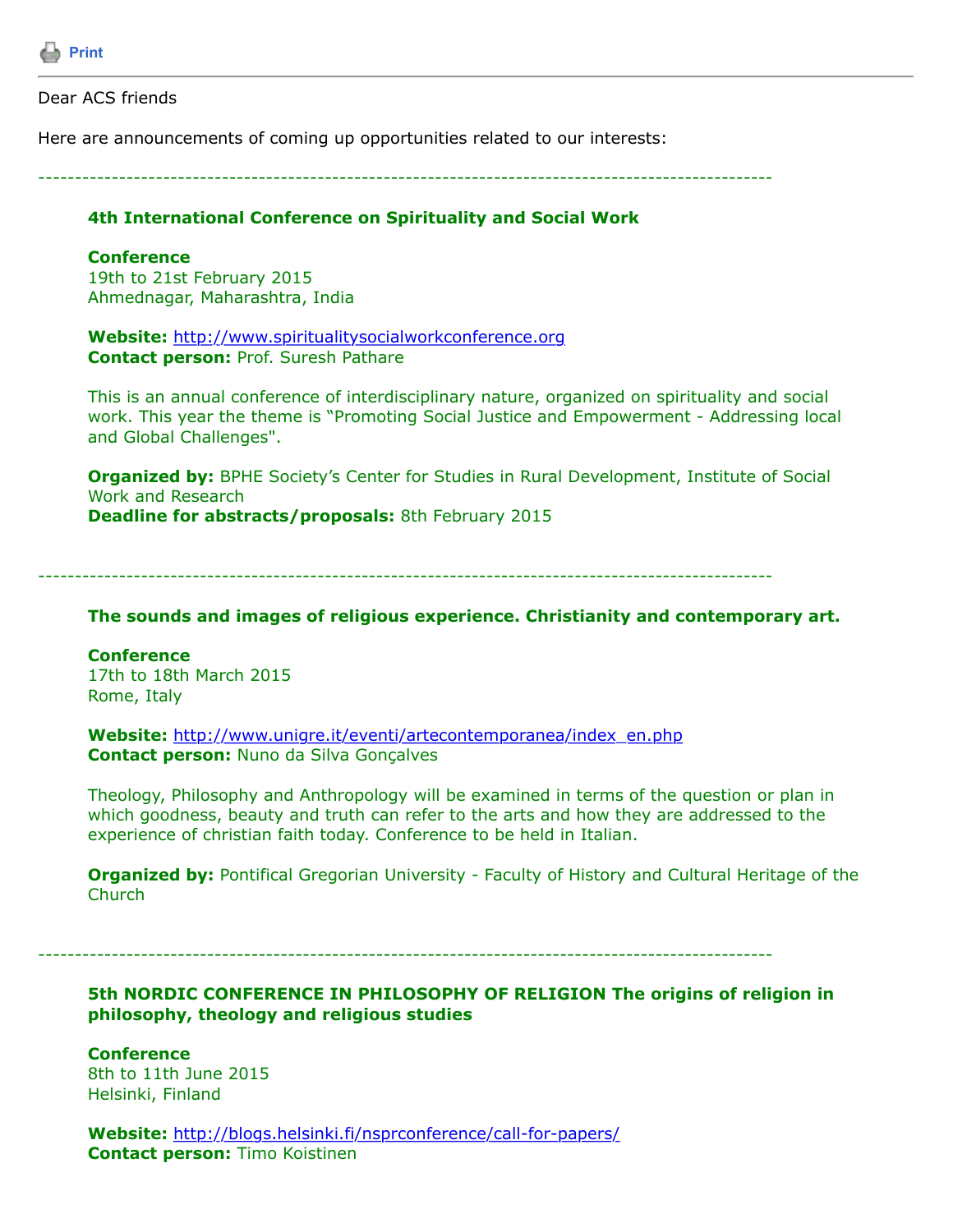The conference pursues the multifaceted and interdisciplinary theme of the origins of religion. We invite papers that deal with the subject at historical, phenomenological, metaphysical, theological and/or scientific levels.

**Organized by:** Nordic Society for Philosophy of Religion (NSPR) in conjunction with the Centre of Excellence Reason and Religious Recognition (University of Helsinki and Academy of Finland)

**Deadline for abstracts/proposals:** 1st March 2015

---------------------------------------------------------------------------------------------------- **The 49th International Conference of the Architectural Science Association - ASA (ANZAScA): Living and Learning. Research for a Better Built Environment**

### **Conference**

2nd to 4th December 2015 Melbourne, Victoria, Australia

**Website:** <http://www.msd.unimelb.edu.au/asa-conference-2015> **Contact person:** Chris Jensen

The 49th ASA Conference invites full papers from multidisciplinary realms which promote the advancement of architectural research and focus on the positive outcomes of the collaboration between academia, practice and industry.

**Organized by:** Architectural Science Association - ASA (ANZAScA) **Deadline for abstracts/proposals:** 23rd March 2015

---------------------------------------------------------------------------------------------------- **Sixth International Conference on Religion and Spirituality in Society**

#### **Conference**

23rd to 24th March 2016 Washington DC, United States of America

**Website:** <http://religioninsociety.com/the-conference-2016/call-for-papers> **Contact person:** Common Ground Publishing

This interdisciplinary conference and its companion journal invite scholars to share and discuss academic work on religious and theological studies and to interpret their role in society.

**Organized by: Common Ground Publishing Deadline for abstracts/proposals:** 23rd February 2016

----------------------------------------------------------------------------------------------------

### **The Sixth International Constructed Environment Conference**

## **Conference**

1st to 3rd April 2016 Tucson, Arizona, United States of America

**Website:** <http://constructedenvironment.com/the-conference> **Contact person:** Common Ground Publishing

This interdisciplinary conference and its companion journal invite scholars to examine the human configurations and interactions among the constructed, social, and natural